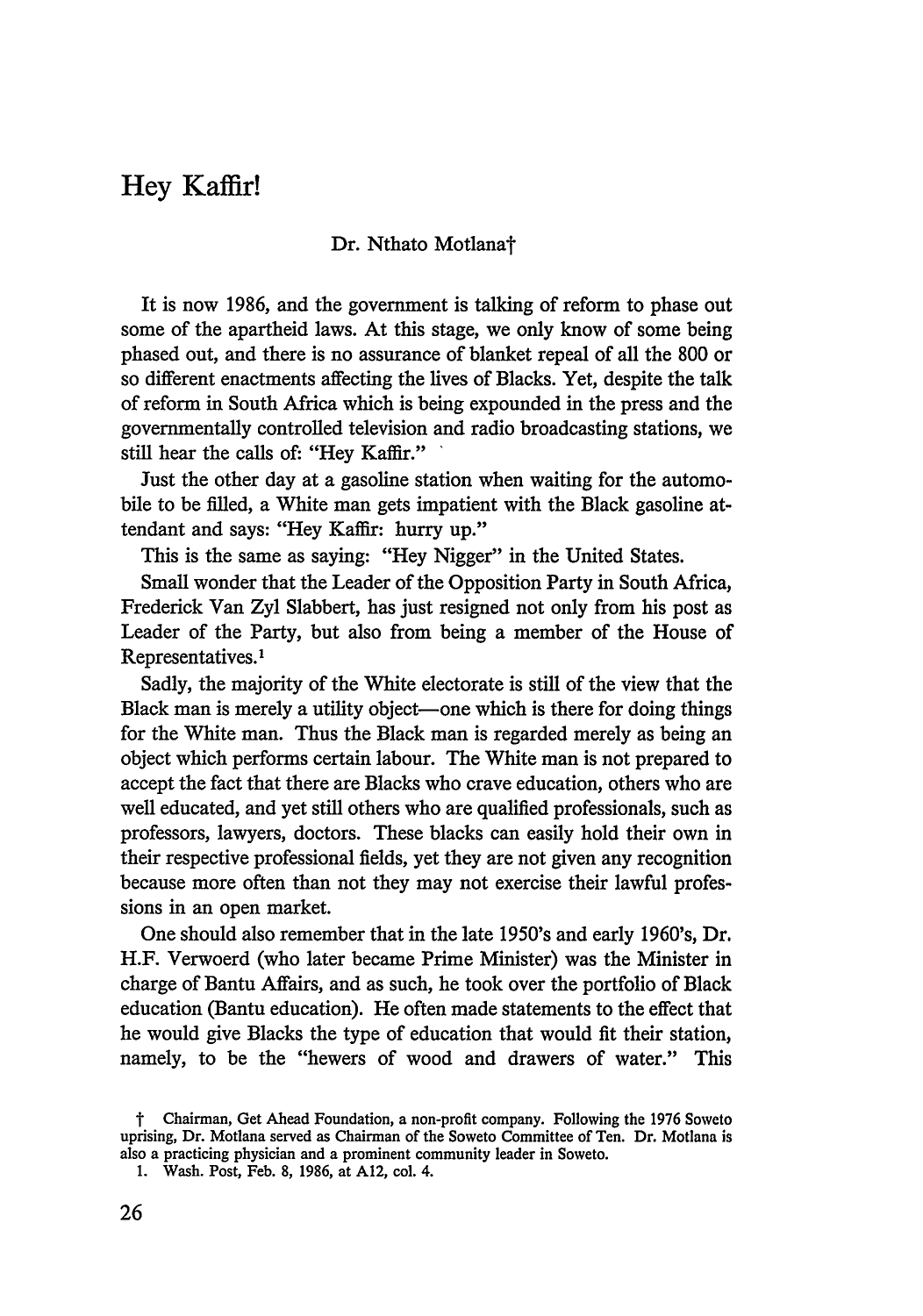# Motlana: Hey Kaffir!

emphasises the total attitude that was prevalent in the 1950's and the 1960's. This attitude was translated into monetary terms by giving far less to Black education than to White. The figures are appalling in that for every 1200 Rand spent on the per capita education of White children, only one-tenth (i.e., 120 Rand) was spent on the equivalent education of a Black child. There are countless Black schools that do not have any electricity, and therefore have no audiovisuals, computers, or overhead projectors, etc., or which do not even have running water. Most Black schools will not even have playing fields or sports fields which could be anything like those of their White counterparts. Thus, when in the USA one hears of track meets or swim meets, on an inter-college or interschool basis, this is totally unheard of in our Black situation-even today. At present, it should be noted that the ratio of expenditure on educating Black and White children is something on the order of 1 to 5. The ratio has improved, but it is still far from the desired situation.

The reader of this response should not draw the conclusion that it is merely the majority of the ruling party who adopt this approach towards Blacks. Whilst there is a small minority of Whites doing a considerable amount for the Black people, I should draw attention to the fact that we still have segregated buses (merely as an illustration). It was over thirty years ago, in 1955, when Rosa Parks refused to give her seat on a bus to a White man in Montgomery, Alabama, which led to the racial unrest in the USA, and the ultimate peace inititatives. We have yet to cross all that, and it is what lies ahead of us. The following illustrations therefore will show some of the attitudes that are prevalent today:

(a) The Archbishop of Cape Town (Anglican Church) appointed a Black priest to be his representative in Johannesburg, which meant that the priest should live in the church house. However, this house was in a White neighbourhood, and permission was refused by the government for the priest to live there. After petitioning the authorities, a survey was conducted in the neighbourhood, and the Whites (Anglican/Jewish) objected to the priest living there. This gave the authorities the ammunition to continue refusing to let him live in his allocated house.

(b) I also do not believe that the majority of the hearts and attitudes of the business world-and by this I mean big business-would be found in the correct place. I will be touching on this below in greater detail.

(c) Let us look at government departments-and here one refers to the officials-or the administration of all forms of government policy. One hears very interesting and commendable appeals being made at cabinet and ministerial level about the changes which have happened or are about to happen. Some of these proposed changes may be laudable. But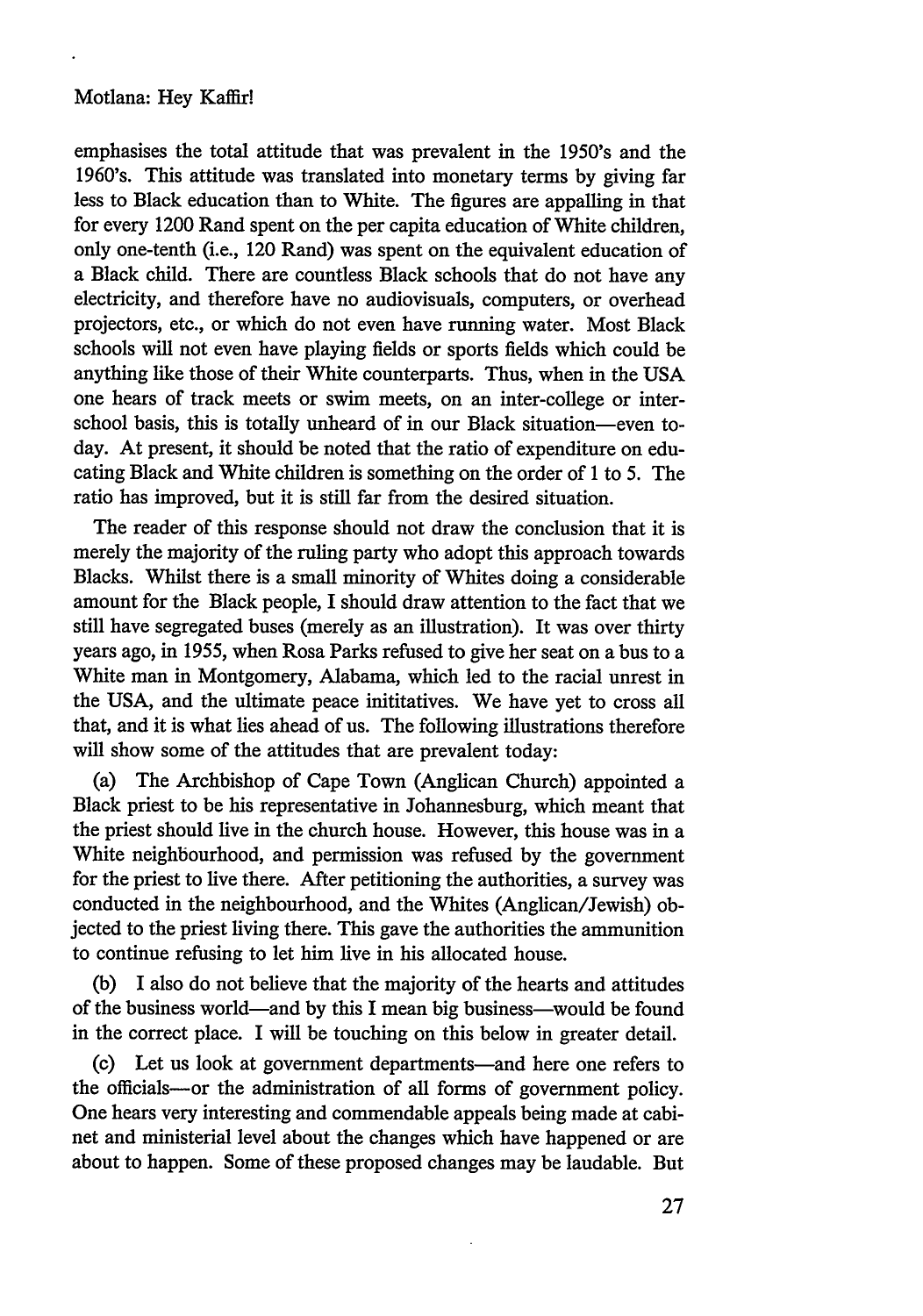at the grassroot administrative level, things are still being fudged by the administrators or officials in Pretoria. A clear example was the announcement in 1978 by the government of the right of Blacks to obtain ninety-nine-year leasehold registration over their properties in the townships. It should be noted here that we were not entitled to freehold ownership, which applies to other races in the country. We could only obtain the leasehold system rights *in* the townships, and not on a national scale. This niney-nine-year leasehold system may have worked on a limited scale in Soweto (my home township), where apparently some fifteen percent of the residents opted for obtaining leasehold registration. Outside of Soweto, however, the track record is dismal. One has seen fewer than ten registrations in other townships, with none being recorded in quite a few. The difficulty relates to the question of paperwork. A very simple illustration is a comparison between, on the one hand, the more complicated type of transfer relating to the sectional title of freehold property owned by a White, and on the other hand, the ninety-nine-year leasehold transfer applicable to a Black. For a White, some six forms are required, while for a Black there are fourteen required forms. More particularly, these fourteen forms often require a signature or permission from a White bureaucrat.

This introduction and background is given to show that one of the major problems facing our country is that of attitudes, not only of individuals, but of large business as well as government departments. Accordingly, any post-apartheid government will need to correct a considerable amount of damage done by apartheid, particularly with respect to correcting attitudes and peacefully bringing about attitudinal changes.

## New Policies and Institutions

In considering what policies could be pursued by a post-apartheid government, and also what kinds of institutions could be created, one should bear in mind the present aspirations and desires of the Blacks. For the purposes of this discussion I shall exclude our present political aspirations, which relate to the total demolition and removal of the wicked apartheid rules, practices, and statutory enactments. Instead, I shall follow the assumption of the editors of this Journal and adopt the stance that a new post-apartheid government will have dismantled the 800 or so Parliamentary Acts and Regulations which govern the lives of myself and of my Black counterparts at present. I shall assume further that there will be true political freedom, as well as freedom of association, choice of residence, and choice of work place, coupled with the ability to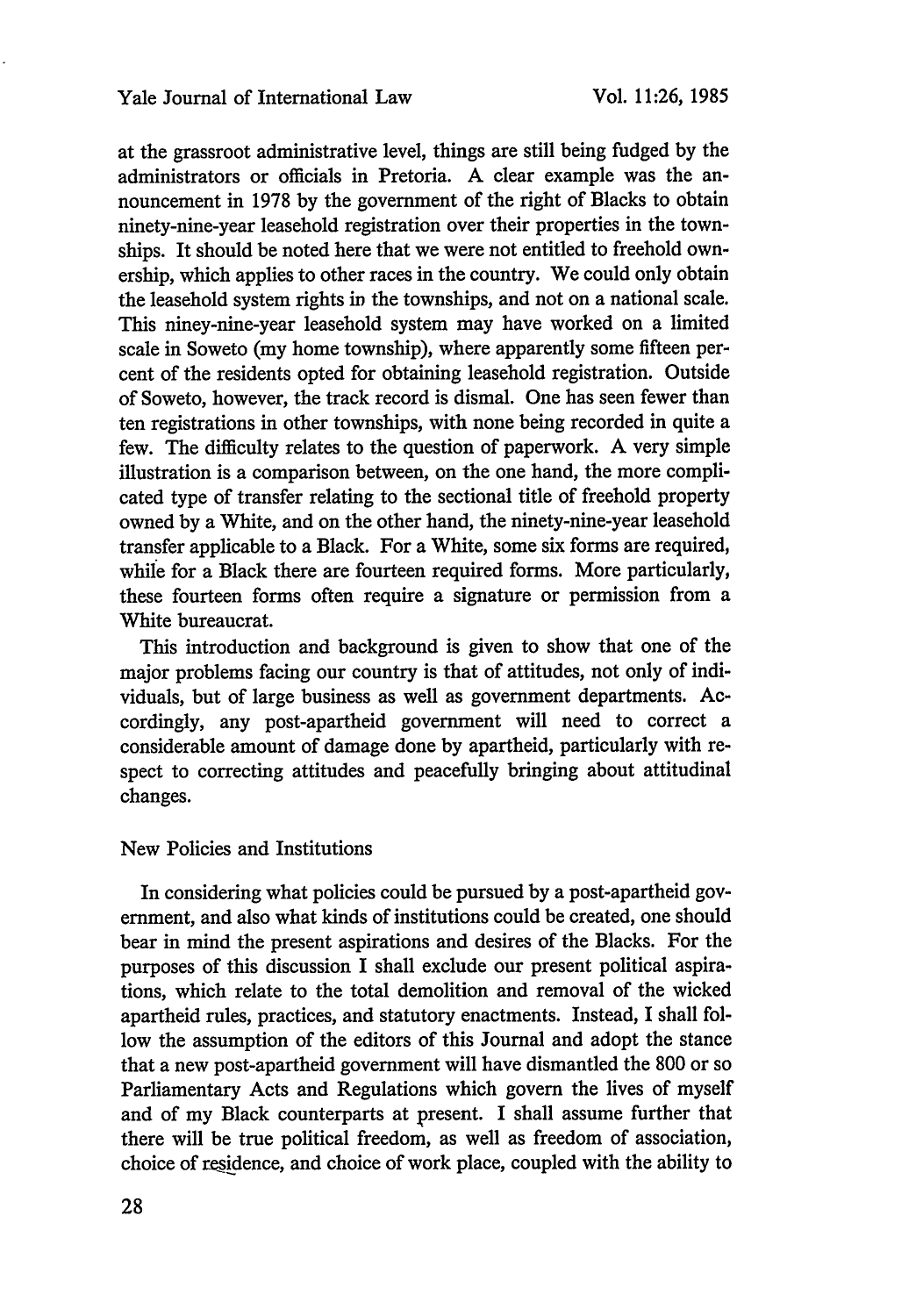# Motlana: Hey Kaffir!

sell one's skills on a free open market. These freedoms may require some form of entrenchment in a constitution.

I shall thus direct my discussion towards attitudinal approaches, and concentrate on the difficulties they pose. However, I shall relate them to the present aspirations of my fellow Blacks and see whether these aspirations might be met.

At present, the Black desires or aspirations may be summarised in the following order:

(a) Employment opportunities, including security of tenure in a job situation. To this will also be added the question of self-employment, management at the executive level, and the like;

- (b) Education, and here one refers to formal education; and
- (c) Housing.

#### Employment

I believe that there will be other participants in this Colloquy dealing with the attitudes of Trade Unions and Trade Unionists. They will be better qualified to speak on the Trade Union situation as it is now and as they would hope it will be in a post-apartheid situation. I shall therefore consider the question of Blacks who fall outside the Unions in the present employment situation.

Due to the recession which has faced our country, and which may well continue because of increased economic and diplomatic pressure being brought to bear in the effort to dismantle the apartheid regime, the question of job creation or employment opportunities is one of the uppermost aspirations of our Black people at the present. Our Blacks are really suffering now, mainly because of the lack of education and skills. It should be recorded that in the homelands people are starving because they do not have jobs. Many have been returned from employment opportunities in the industrial areas due to big businesses being forced to close down because of the economic recession. We hear that people live in simple mud huts, without any income, and cannot even afford twenty dollars to pay for the school books required for a first semester at a rural school (offering an inferior education).

Again, as I write this article in Soweto now, one should see the queues of people who line up at the pass offices eager to take on any form of employment. There is a recently launched programme for creating jobs for unemployed people, and one needs to see the poor people lined up at 6 A.M. on the outskirts of Soweto waiting for large trucks to come and fetch them and take them to their work sites.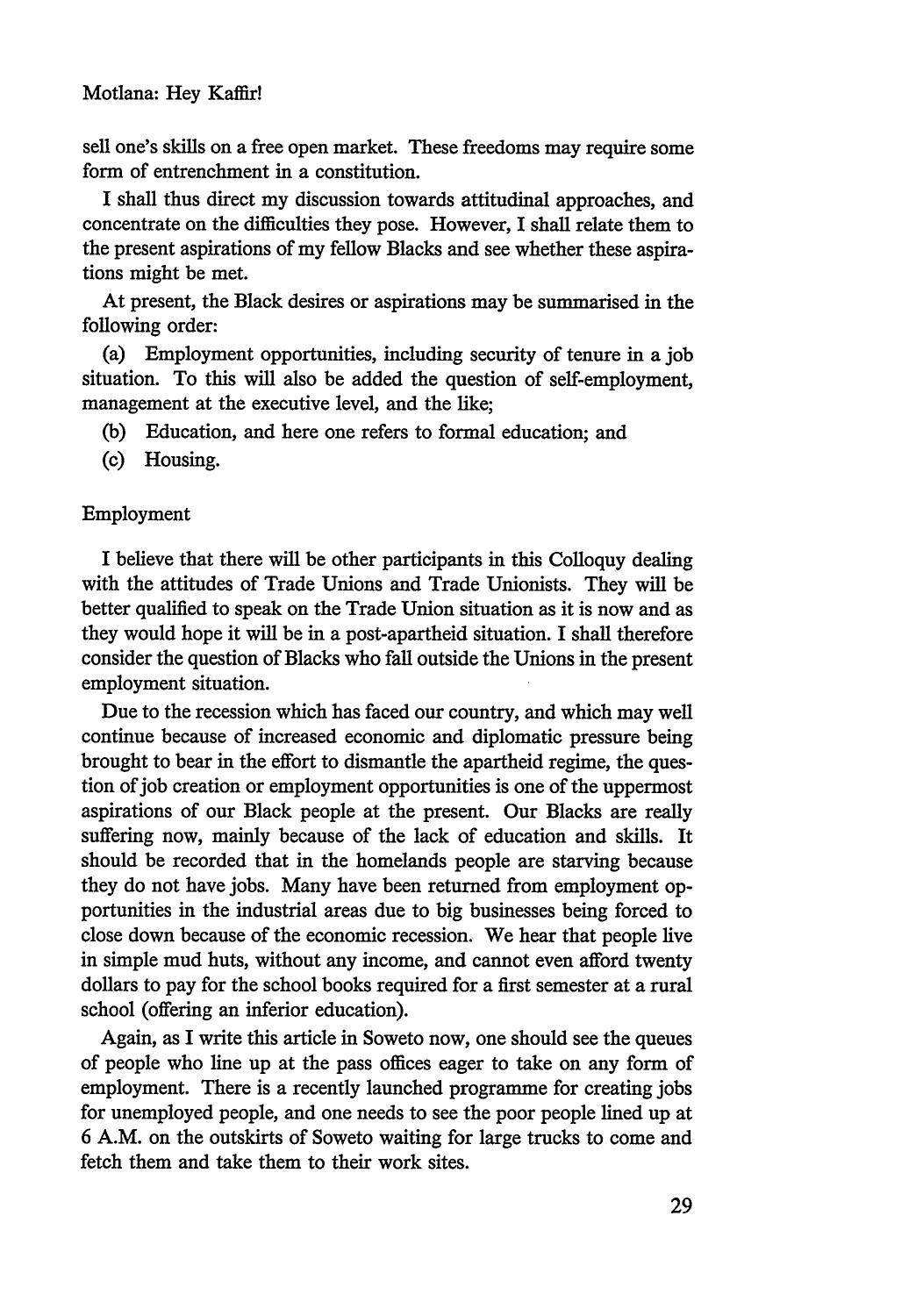Reverting to the attitudes of people, I am satisfied at this stage that one of the first attitudes that needs to be corrected under a post-apartheid government would be that of big business. Perhaps one should look at some of the following actions of some of the big business world over the last few years to appreciate this statement:

(a) It was big business that met with the Prime Minister at the Carlton Conference for Businessmen in 1979. They felt very cozy with the government, and felt that all was well. No Blacks were invited to that conference.

(b) The same businessmen again met with the Prime Minister and members of his Cabinet at the Cape of Good Hope Conference-and a few Blacks were invited as an afterthought. Once again big business felt all was well, and was quite satisfied with the government.

(c) It was big business, in general, which advocated an affirmative vote in the referendum that created the new tricameral parliamentary system, which opened the doors to Coloured and Asians, but which specifically excluded Blacks. This has been a very sore point amongst Blacks, as the business world should become alerted to.

(d) With the recent introduction of the state of emergency, many of our Black people have been killed, detained, or raped. One hears tragic stories of seven-year-old children being detained by the police. It should be recorded that under the emergency regulations, the police have been granted immunity of prosecution for deeds purportedly executed in the course of their duties. And yet it was organised commerce and industry which welcomed the introduction of the state of emergency.

It is only, now, when South Africa is facing an economic crisis due to a plummeting Rand, when there is the introduction of exchange control, when there is inability to repay international loans on time, and when there is a considerable loss of profits in many large companies, that business is starting to talk to Blacks in a meaningful sense. Indeed, we have the hilarious case of some business men charging off to Lusaka to talk to the ANC, when in fact they should have been talking to the Black leaders in South Africa for years gone by.

The current situation in South Africa is that a number of business leaders are now venturing into the field of making political statements, and many of them are fairly outspoken. Their suggestions are good. However the Black people are looking more for deeds and actions as opposed to mere words. Simple illustrations of what I mean are the following:

(a) Whilst the chief executive of a company may well be pleading for change, and may exhort his company's workers to believe in his pleas,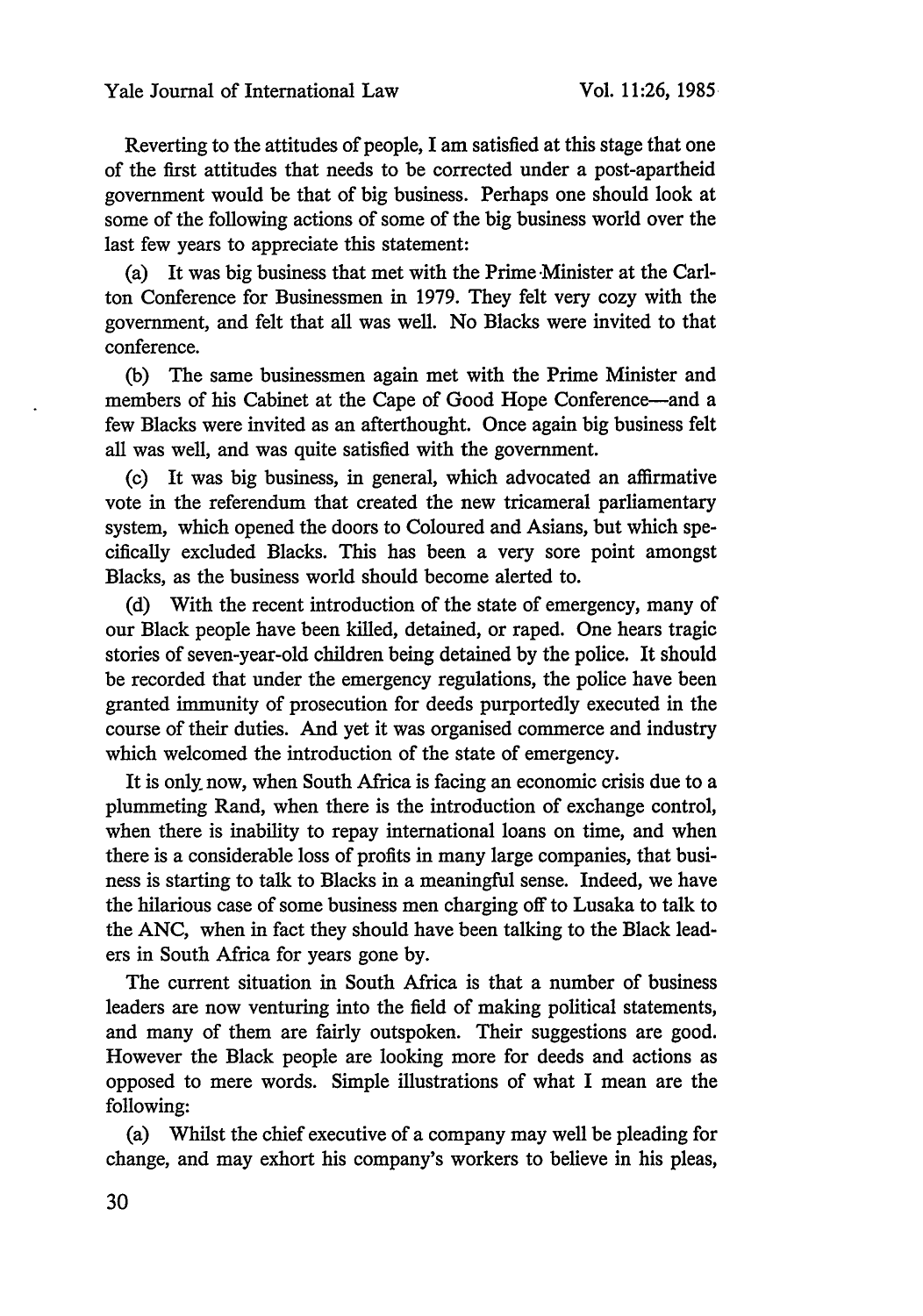the actions of staff lower down in the company certainly would not be consistent with the words of the chief executive. One notices that there may be an absence of equal opportunities and so on.

(b) Large businesses somehow have the knack of always keeping a Black person in the position of being an "assistant manager" or "assistant sales person," despite many years of training and experience. A White person, having no experience, often comes in over the head of the Black person and is made the "manager" (to whom the Black person is the "assistant"). There are many examples of this in commerce today.

(c) Again, whilst the chief executive of a company may wish to bring about change in South Africa, he has not really applied his mind to the consequences of what this may mean. Thus, he has not yet purchased a single item from a Black industrialist or Black supplier. His lower management certainly would never dream of doing so, despite the fact that the objective of such an order would be to tutor or mentor the Black supplier into ensuring that the goods or services are delivered at the right time, at the right price, and at the right quality. If one really wants Black entrepreneurs to succeed, then one should purchase the products of Black entrepreneurs and thereby open up the market to them.

(d) Then there is the question of migrant labour, used mainly in the mines (for example). Although this is not quite my field, one hears of much being said by mining magnates. Yet we do not know what they have done to make the life of a migrant labourer more pleasant as far as perpetual employment is concerned. Living with one's family, or the introduction of pension ftmds would be a start-for example, there are *no* pension funds for the thousands of migrant labourers.

All these items show once again that there is a vast amount that has to be done in connection with the changing of attitudes, and here one is talking not only of governmental attitudes, but also that of business, right across the board.

To overcome these difficulties the policies that I feel should be pursued would include:

a) The active encouragement of the informal sector. It is tragic that South Africa lags so far behind the rest of Africa and more particularly South America, the Far East, and so on. We have let a golden opportunity slip by: the authorities until very recently clamped down on informal sector operations and are only starting to lift the lid. We must inject considerable sums of money and effort into this sector.

(b) The establishment of informal market places that would enable the crafts people to make and sell their wares. As one travels around Africa, one sees in Senegal, for example, a man rolling gold over an open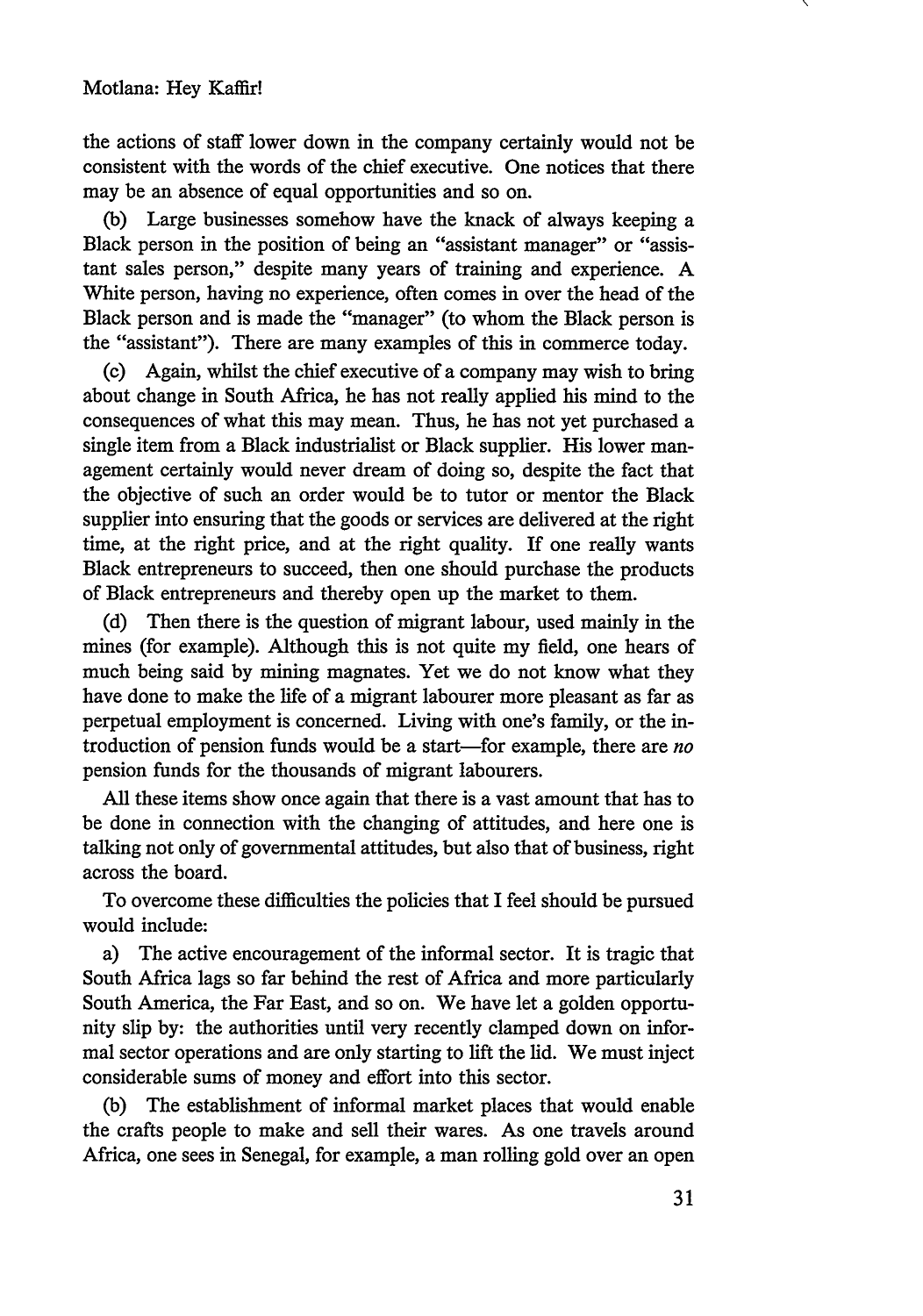## Yale Journal of International Law

fire: he makes earrings and sells them on the spot. None of this happens in our country at present.

(c) The massive employment of people, and a determined effort by both public and private sectors to create jobs and employment. One need not have to employ people who would merely sweep streets. They could be gainfully employed in building classrooms (and so many are required), churches and church halls, informal markets-a host of things that we so urgently require.

(d) The active training by business of Blacks, particularly with a view to enabling them to take up senior managerial and executive positions. This would also relate to training people so that they can sell their skills on the open market, thereby generating a freedom of movement in the economic sphere. Thus, a worker will need to feel that he can sell his services easily and freely, which will also improve his living standards. Despite the millions of Rand earned by big business in South Africa, one has not noticed much progress in this field. Big business is quite happy to talk, but it does very little when it comes to actually making jobs available for Blacks at a senior or executive level.

(e) The introduction of legislation to protect employees (outside of the Trade Union situation) who are currently being exploited, and in this regard I record that there is a vast number of employees who do not enjoy any security of job tenure; neither do they enjoy any written contract with their employer. Furthermore, there is an absence of provision for benefits such as pensions, medical aid and so on.

(f) There should also be a stringent and accurate implementation of a system of rules aimed to protect an employee against wrongful or unlawful dismissal.

(g) Business must be encouraged to devote far more expenditure towards education and training (and one would merely hope that some day business will be persuaded to spend as much money on education as they do on sport sponsorship, for example).

(h) Monopolies cannot be tolerated; they tend to exploit the poor so much more. Steps will have to be taken to reduce the effectiveness of monopolies, cartels, and situations where there has been a total exploitation of the Black people to date. This must lead to an increasing sharing of opportunities and wealth.

## Education

As has been previously stated in this response, the situation currently prevailing in South Africa is totally untenable. Over and above the attitudes which have prevailed in relation to Black education, it should be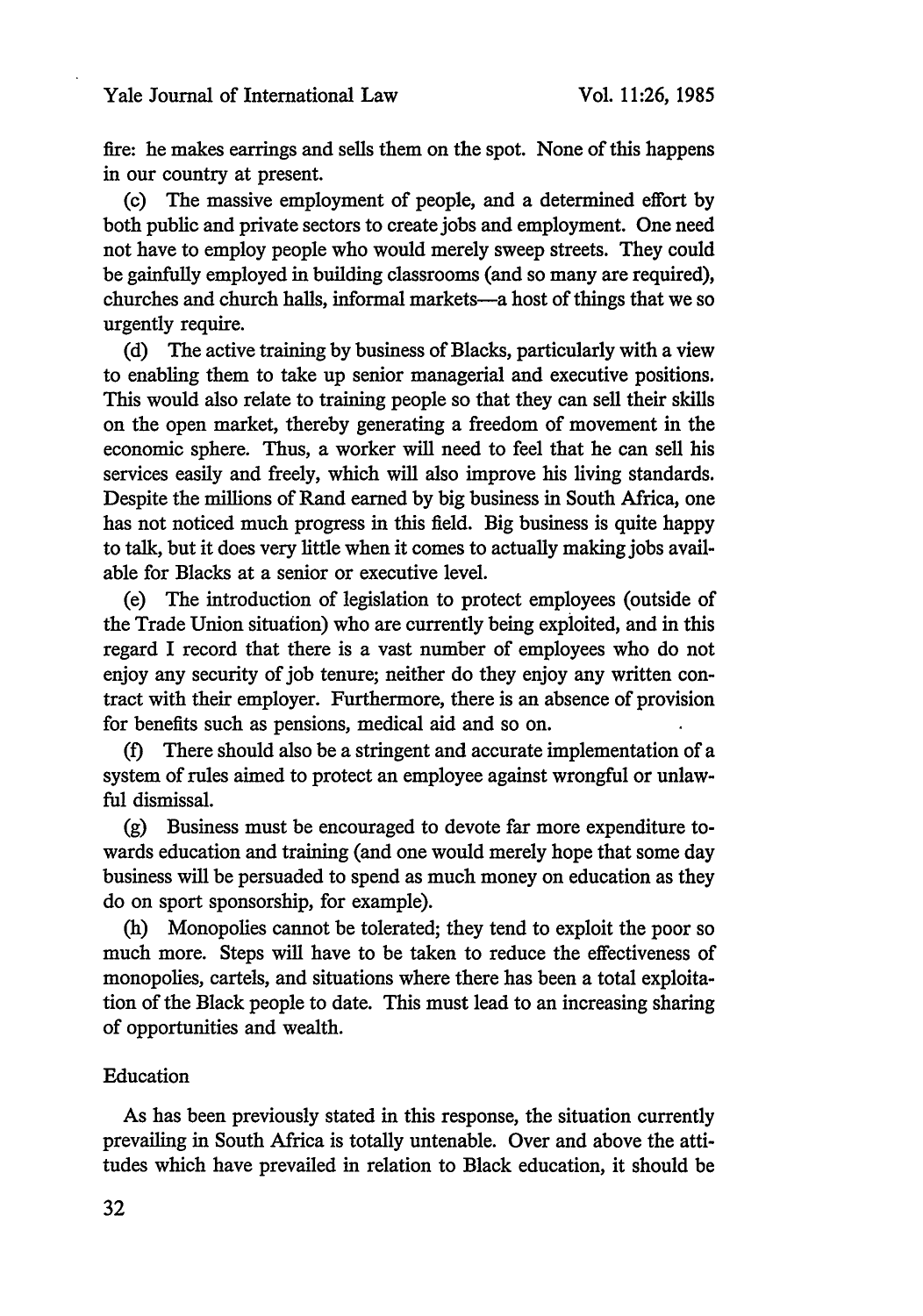recorded that there are separate facilities for educating Whites [who have four separate provincial departments for their education], Blacks, Asians, and persons of mixed race.

The nearly forty years of Nationalist Party government have been successful in ensuring that most Black teachers in the Black schools are very underqualified. Some surveys have shown that ninety percent of Black teachers do not have the required qualifications for the jobs that they hold. Whilst a number of teachers may have a matric (or school leaving) certificate, there are a greater number which do not.

Again, it would be totally incorrect for Whites to believe that they could continue having the benefits of an educational system which has been totally biased in their favor thus far. They have been taught the skills of science, management, and economics. There will have to be an equalisation of education and training programmes. One such possibility would be to take well-trained people out of their existing environs and to make them supervisors/principals of schools having underqualified staff. For adequate reward, these supervisors/principals could ensure that the fellow members of their staff are upgraded as far as academic training and technique are concerned.

Indeed it should become compulsory for all newly qualified teachers to spend at least a year teaching in Black areas, i.e., as part of their bursary or loan repayment. This principle could be extended to other fields, e.g., medicine. Perhaps the most important benefit of this approach would be that it would enable South Africans to meet each other at a young age. The present position of no mixing amongst Afrikaans and English-speaking pupils (who are white), or White and Black pupils, or Asian and Coloured children, is totally untenable. If people are to accept one another and live in peace, it is vital that they share experiences and form friendships early in life, before attitudes become fixed. State schools must be open to all and there must be equal opportunity of admission.

Furthermore, we should embark on the most active campaign to train our people (particularly our Black people) in technical and scientific skills. At the present moment our Black people receive an education which historically evolved into concentrating on liberal arts subjects such as history, bibilical studies, and the languages. There is a tremendous paucity of teachers trained in the sciences and mathematics. When one realises that this may have been part of a government programme to deliberately down-grade the education of Blacks, as has been previously stated, and one realises that we Blacks have merely been educated for a particular station in life (to be a labourer/worker), it makes our people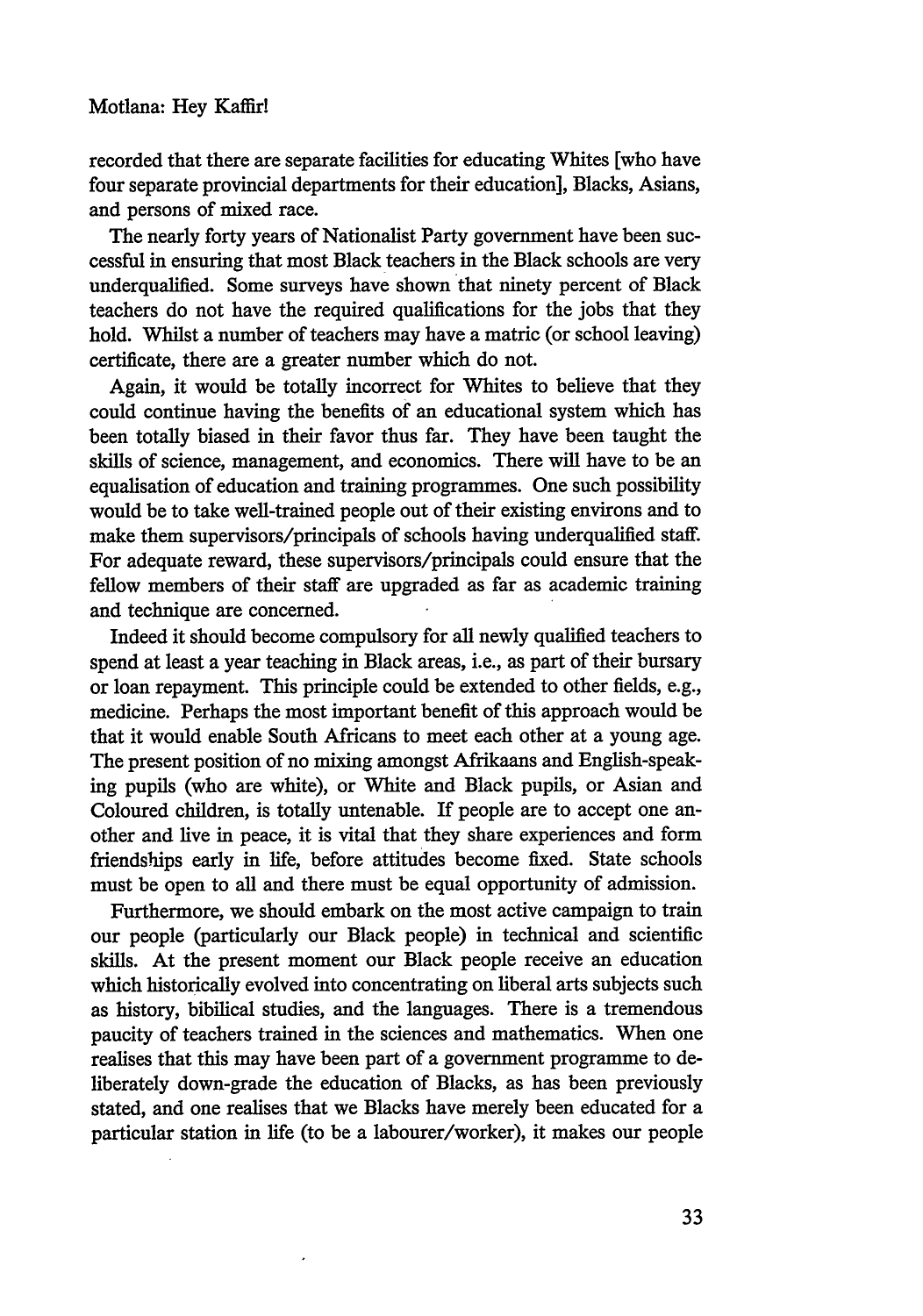very angry to know that the present systems continue virtually unchanged despite the riots of 1976 and recent months.

What angers our people even more is to see big business raping the country by taking out the raw materials and simply shipping these out of the country, for the quick profit. We find it staggering that raw wool from this country is processed overseas, only to be repurchased by our country when it is finally produced in woollen balls or a finished article. Similarly, so many of our raw minerals leave our shores only to be refined and returned to us in a finished article state. We must aggressively educate our people in the fields of science and technology.

With the vast raw materials at our disposal, we could be generating a tremendous and thriving economy based on the cottage industry concept alone. This thriving economy could be translated into a wider sphere once the necessary skills have been developed. We would need to improve on the low productivity levels of our population. This could be done by incentive schemes, such as those in Japan, where workers own a part of their company and thus benefit from the company's success.

It is naturally reconfirmed that the educational system for our young people would be such that schools would be open to all races, and that there will be equal opportunity in such schools. As one example, let us look at what happened in Zambia and Zimbabwe. It is my understanding that once the schools were opened to all races, there was a definite decline in the academic standards which had hitherto been enjoyed by the Whites. However, the gain to the vast majority of the population was substantial in that the overall standard of education was increased for the whole population. Instead of turning out a few hundred graduates, the position in Zimbabwe had changed over a period of some five years, and thousands are now leaving school each year duly certified.

At the tertiary level, we need to abolish the present Black universitites and make all universities have equal standing. There will be a need to build many more institutions to promote technical skills and knowhow. There is going to be a crying need for people with technical skills. This would require urgent attention.

Another most serious task would be to provide education and opportunity for the children who left the townships to participate in the struggle to overcome apartheid. This will need our urgent attention.

## Housing

The present situation is that despite the influx control laws, there is a considerable flow of people to the cities. This is because of their desire to obtain employment when the opportunities no longer present themselves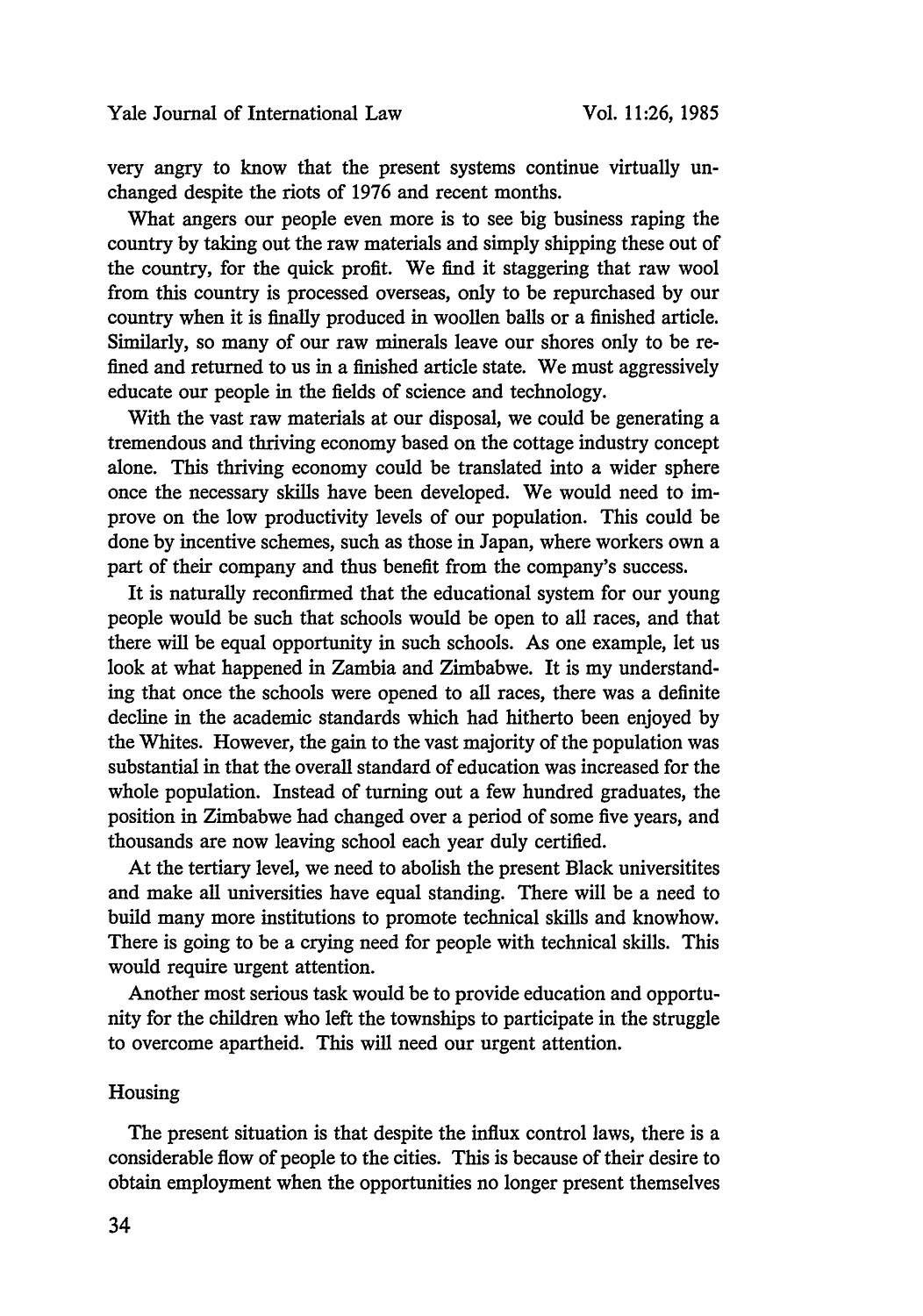in the rural areas. The trend is not unlike that which has happened in Europe and the United States.

It should also be recorded that the flow of people to the cities has also been a result of the fact that our Black people have been forced off the land. Our Black workers have been forced into a proletariate situation. This is because of the fact that they have never been able to enjoy any freehold title whatsoever to land. Thus they enjoy no security. Again, there used to be the Poll Tax, or "hut tax," levied against Black people.<sup>2</sup> These factors aggravated the situation and forced the people to the cities.

However, because of the draconian influx control laws that prohibit Blacks from being able to freely come to a city and seek out employment and accomodation, there has been a limit placed on the number of houses built in Black townships. In a number of cases, development of the townships was frozen for many years. Thus some of the townships outside Pretoria, for example, were "frozen" by the government from 1957 until just two years ago, i.e., for a period of twenty-five years. This is true of most townships throughout the country.

Thus, one has noticed the considerable overcrowding in the townships in these small tiny houses. It has been reported that the normal twobedroom house has an average of ten persons; and the reader should be aware of how people sleep on the floors, in the lounges, in fixed positions each night arranging themselves like sardines after moving away items of furniture. This considerable overcrowding has led to the townships being called "ghettos" by the Black populace.

Apart from the mere restriction on availability of housing, there are also the very stringent building regulations and laws. These do not easily make provision for the type of housing required by a person recently arrived in a city and looking for employment. Again, we do not have apartment blocks in the "ghettos." Rather we have been confined to the small two-bedroom houses, which we refer to as the "matchbox" houses.

There is no doubt that to ease the plight of the many people who are suffering, and who have suffered, we will have to embark on a massive housing operation. It is of course assumed that the laws such as the Group Areas Act<sup>3</sup> and the Land Trust Act,<sup>4</sup> which specifically prohibit Blacks from owning land in the cities (or even in rural areas), will have been repealed. Once this has been achieved, Blacks who can afford to do

<sup>2.</sup> Black Taxation and Development Act, No. 41 of 1925 (since amended fifteen times from 1926-63).

<sup>3.</sup> Amendment of Black Land Act of 1913, No. 41 of 1950.

<sup>4.</sup> Development Trust and Land Act, No. 18 of **1936** (since amended thirty times from 1938-79).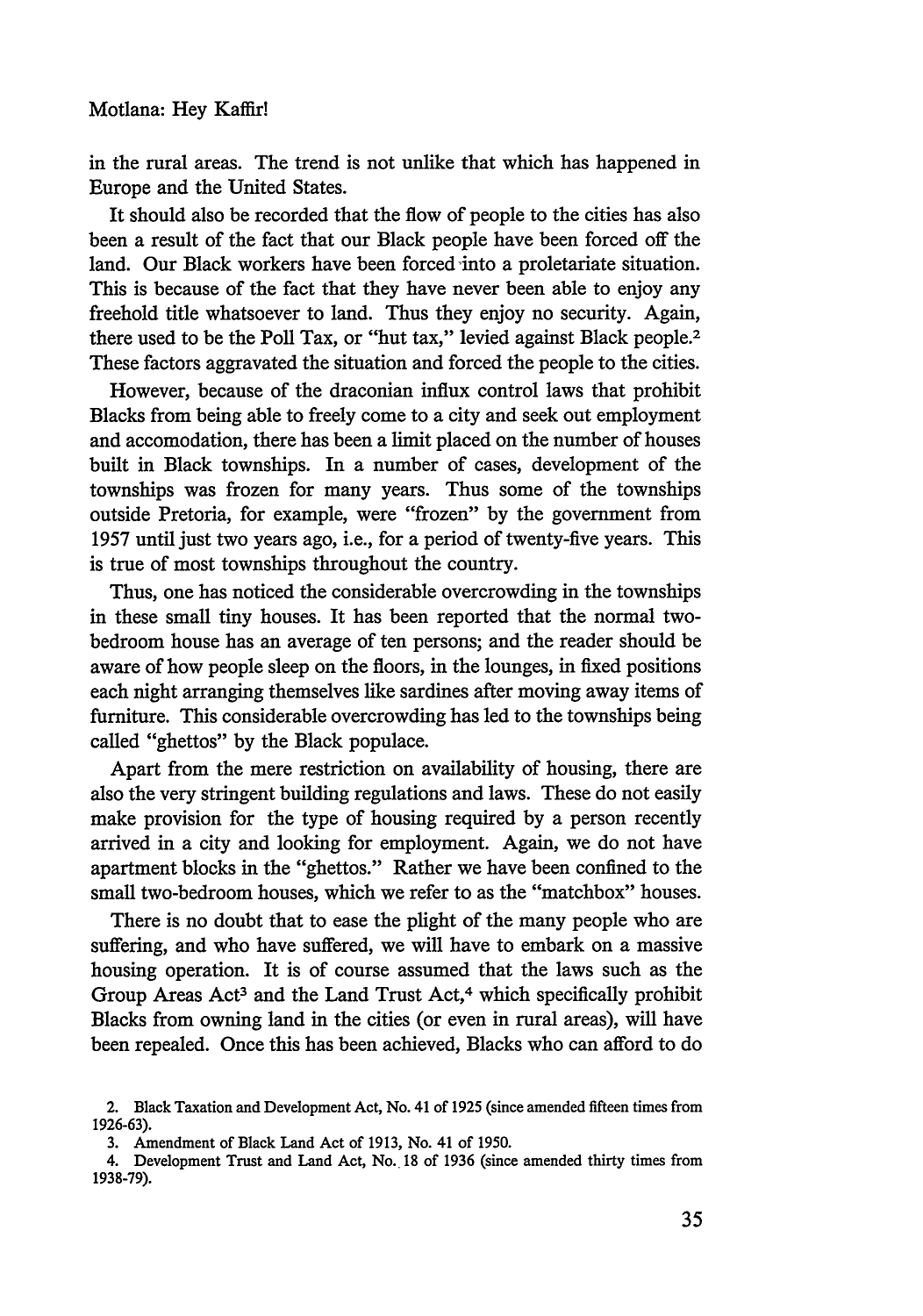so may then buy houses or seek accomodation in what has hitherto been the "White" areas. However, we will still be faced with the vast problem of inadequate housing for the majority of our people. To remedy this problem, several concerns will have to be addressed:

(a) There would be a need to embark on a massive housing scheme. Here we could endeavour to provide houses on a below-market basis merely to cater for the overcrowding which exists at present.

(b) There would be an urgent need to change the building laws and regulations applying to mass housing. This term implies that the housing must be available and easily accessible to the masses.

(c) There will be a need to embark on the provision of a number of sites that will have been provided with a basic minimum service, such as water. Thereafter, the people should be allowed to build their own structures to accomodate them and their families. This would certainly be the first step up the ladder towards acquiring a permanent home or structure. It can be likened to the development of an informal sector in the economic sphere. The provision of additional facilities such as electricity would be for a further phase development.

#### Conclusion

There is no doubt that the advent of a post-apartheid government would produce some immediate changes in South Africa. Most of these changes would be of a structural nature, such as the building of houses on a mass scale, or the introduction of technical institutions for training purposes. Whilst the mere changes alone will have a salutory effect on the people of South Africa, there will still be the question of the attitudes described at the beginning of this paper. These will not easily change. A number of people may refuse ever to accept a Black as an equal person. Others may revert to their secret organisations to plot for their continued survival and possible ascent yet again.

Some harsh steps may have to be taken against radicals who continue to fan racial oppression or racial differences, leading to certain people being disadvantaged. We would probably see the introduction of a Racial Affairs Board which could hear complaints of racial malpractice.

For South Africans across the whole spectrum, from the government through business and through people in a social scene, there will be vast changes. The most difficult aspects of change will relate to changes in attitude, bearing in mind that the present situation will undergo radical changes.